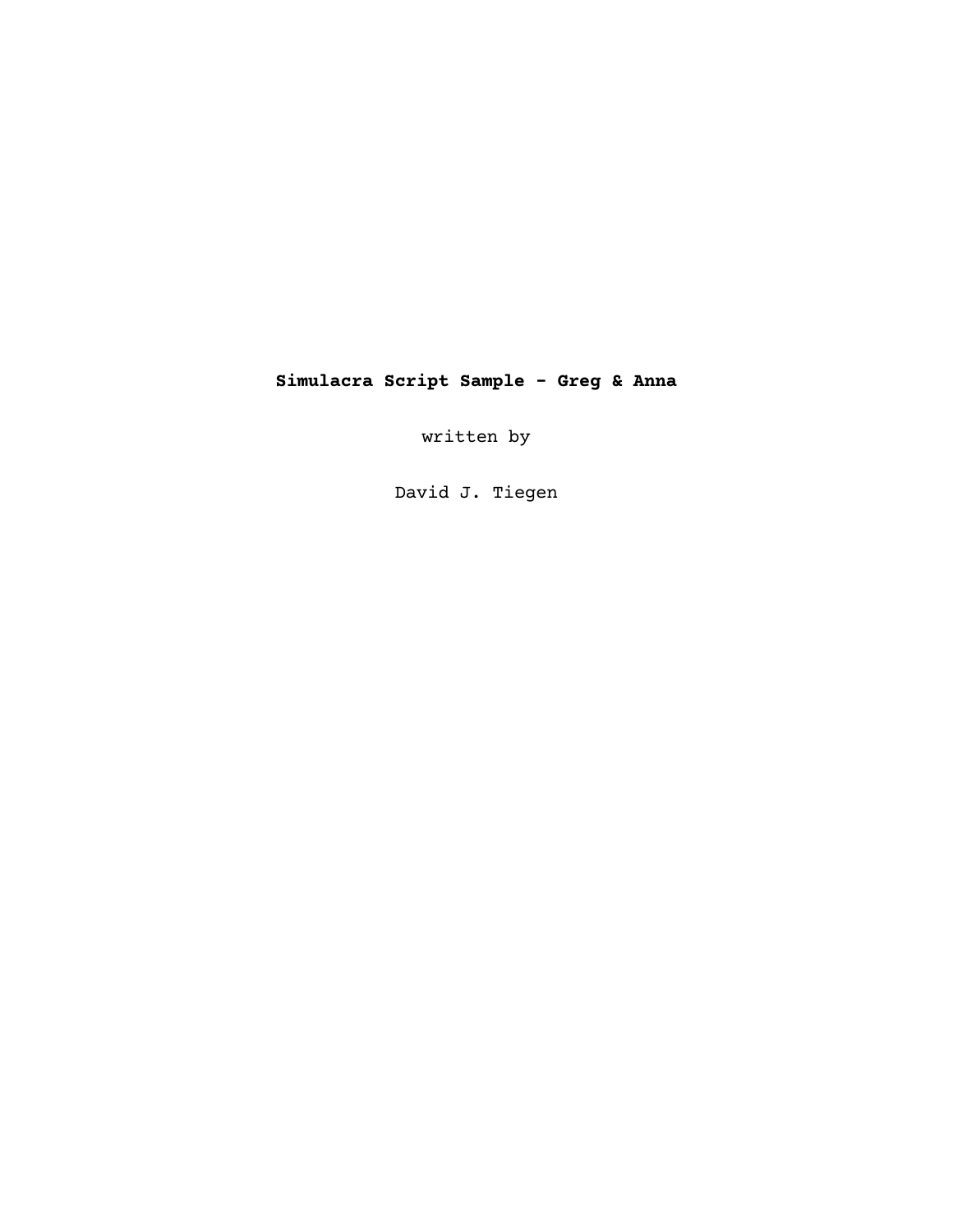#### **Simulacra Script Sample**

Simulacra's storytelling takes place in a simulated phone interface, and uses social media and texting as its main elements. The style is somewhere between melodramatic teen romance and B movie. We wanted to realize mobile conversation as much as possible, so each character's grammar issues or complete lack of grammar are characteristic to each of their texting styles. Furthermore, the texts are spaced to mark individual texts and their pacing.

The game begins when you find Anna's phone, and find out that she's gone missing after a breakup up with her ex, Greg. The phone has a strange virus that forces the player to reboot the phone, and in doing so corrupts some of the past data. After the reboot, the player uncovers the old text history below which reveals intimate details and clues for future puzzles.

Final implementation can be seen here: https://youtu.be/ICQvVQd3gdU?t=5169

JULY 19TH 2017 - NIGHT - TEXT

GREG

Hey

Since it was the cat's birthday yesterday

When is your birthday again?

If I can close the next client

You're in for a treat

ANNA You keep calling it "The Cat". It has a name you know

GREG You're avoiding the question!

I know the month

ANNA You get three guesses

AND

If you screw all of them up

You let me drive your car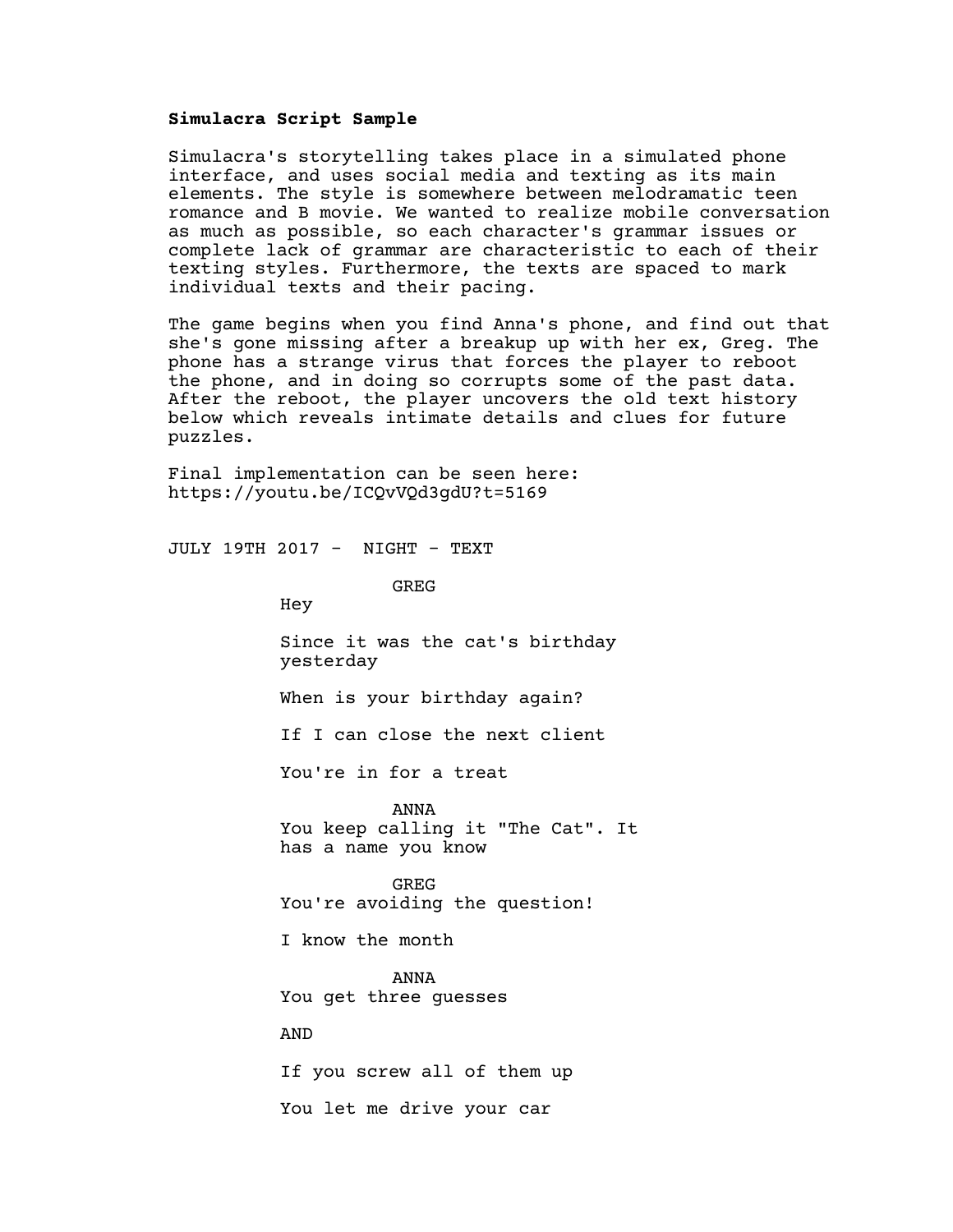GREG

No!!

ANNA

Yes!

GREG I could just ask ashley

ANNA

No cheating

GREG

Texting her

Player can now check Ashley text history for clues on birthday password puzzle.

> ANNA Noooooooooooooooo

> > GREG

I WIN!

ANNA I will get you for this

You will regret this day

Count your friends

And fort your pillows

For you will need every comfort in the year's ahead.

Yes. I do not pity you at all.

GREG

Haha

## JULY 27TH 2017 - NIGHT

ANNA

Hey

Are we boring?

GREG What do you mean?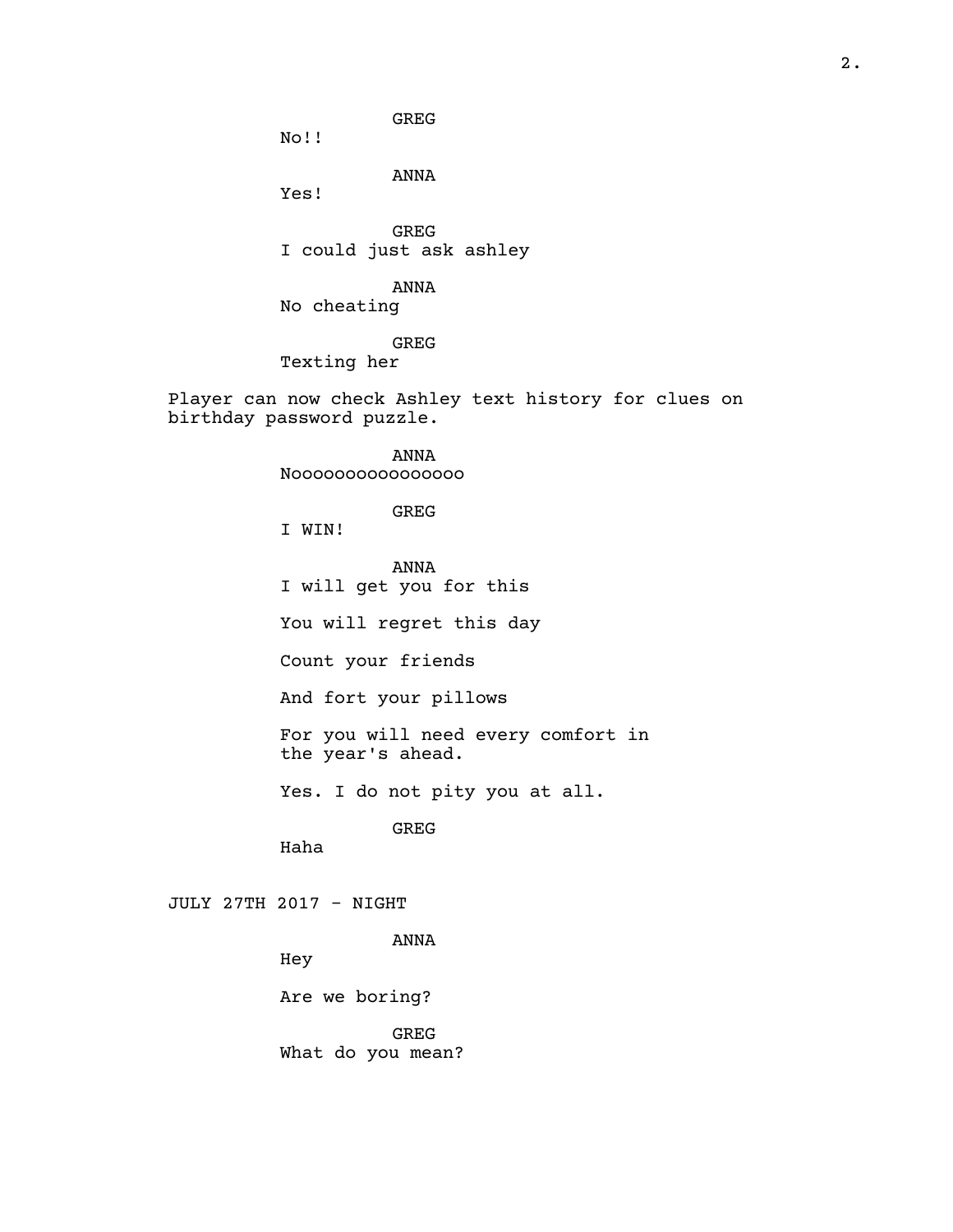ANNA When we were out last night it was like everyone was 20 something And they had some kind of futuristic job A founder of a startup, game programmer, neuroscience researcher GREG You work at a surveillance company ANNA I know Not what i mean Like we just mainly go out, chill, chill + Toby. You're a salesman and I work stupid big data bullshit. Are we basic? Are we normcore? Whitebread? GREG I'm a salesman so no question there ANNA Dodging the question GREG 75% chance that at any given time we are the most boring couple in the room but who cares? ANNA Are you bored of me? GREG What? Fuck no where'd that come from?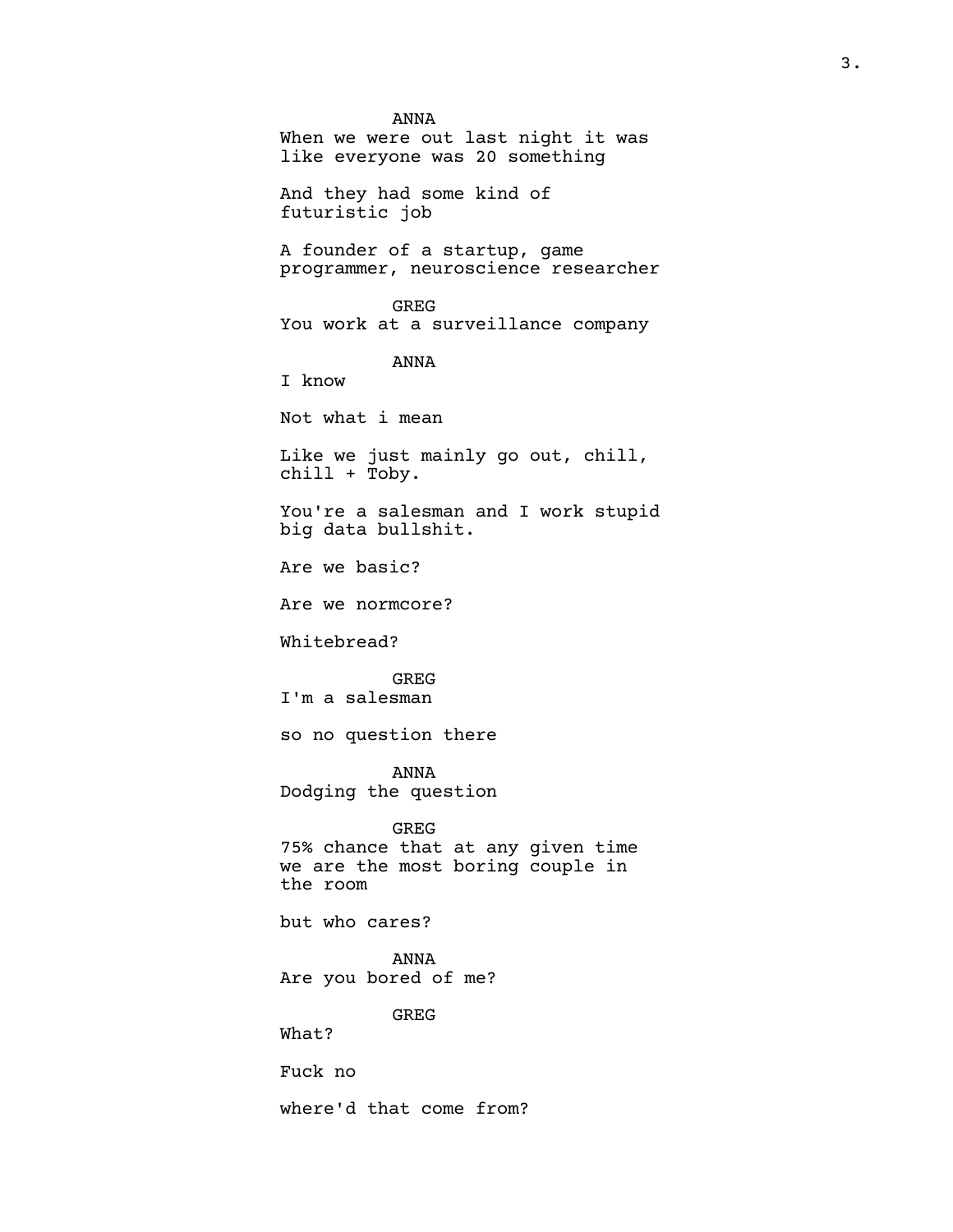#### JULY 29TH 2017 - NIGHT - TEXT

ANNA It's been bothering me. Last night you didn't really want to dance. And I know you don't like dancing like I do anyway. But like you seemed kind of upset about it. GREG Haha No I was just tired ANNA Yeah? GREG Yes ANNA Can we hang out again tonight? I think maybe work stuff is getting to me GREG Can't ANNA Whhyyyyyyyyyy? GREG Work ANNA I guess maybe I'll hang out with Ashley GREG  $\,$  K JULY 30TH 2017 - NIGHT

ANNA

You'd tell me right?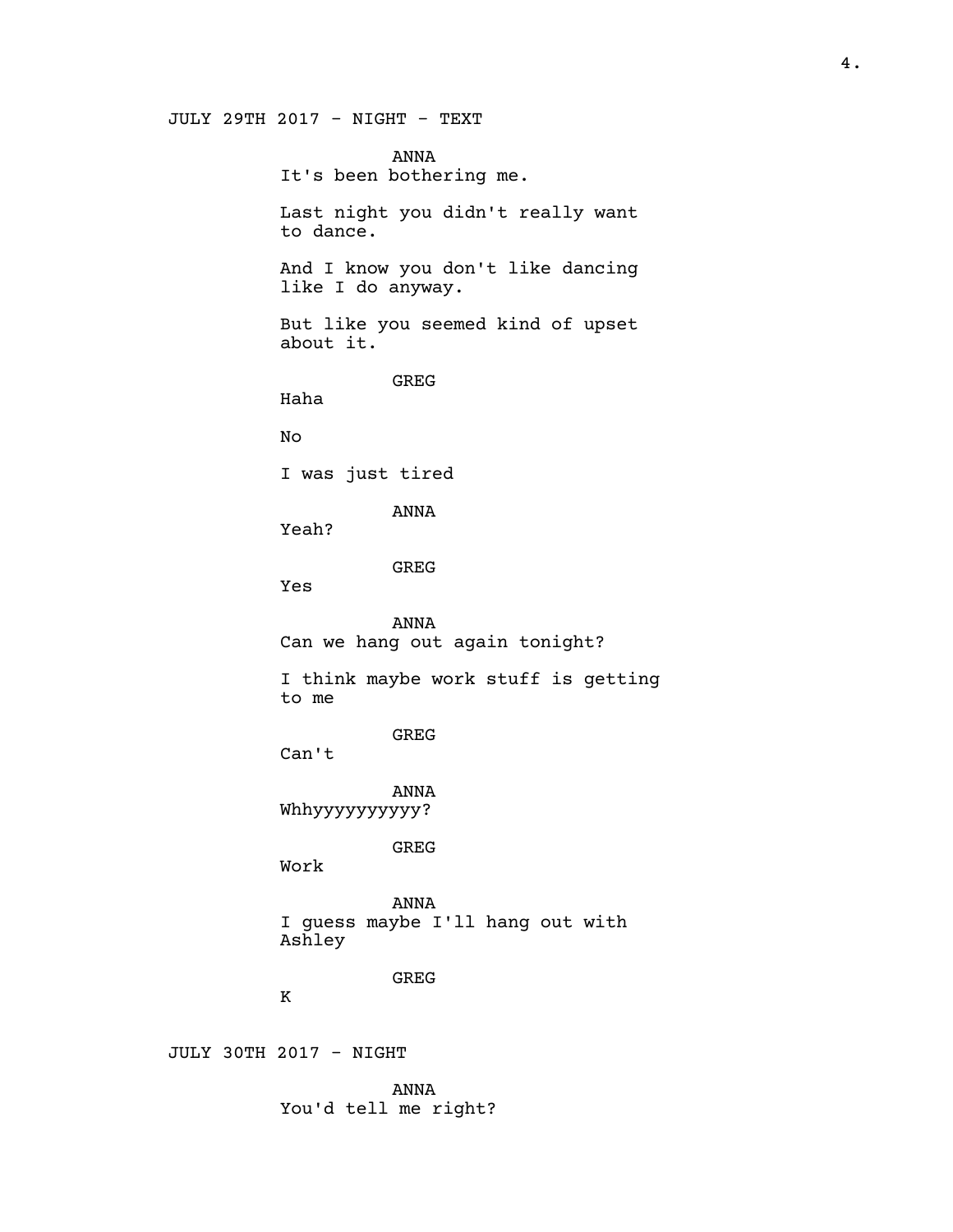GREG Tell what

ANNA If you're hiding something

GREG I told you your present only comes on your birthday

ANNA It's not that

You're acting weird

GREG You always say I'm a weirdo

ANNA Weirder than usual

GREG An example would help

ANNA I dunno just a gut feeling

GREG You're over thinking things

ANNA

Promise me

Promise me that everything is fine

GREG Whats gotten into you?

ANNA Just do it. Please.

GREG Ok I promise. Everything is fine

I love you

## AUGUST 1ST 2017 - PAST MIDNIGHT

GREG

Hey

You're mad

(MORE)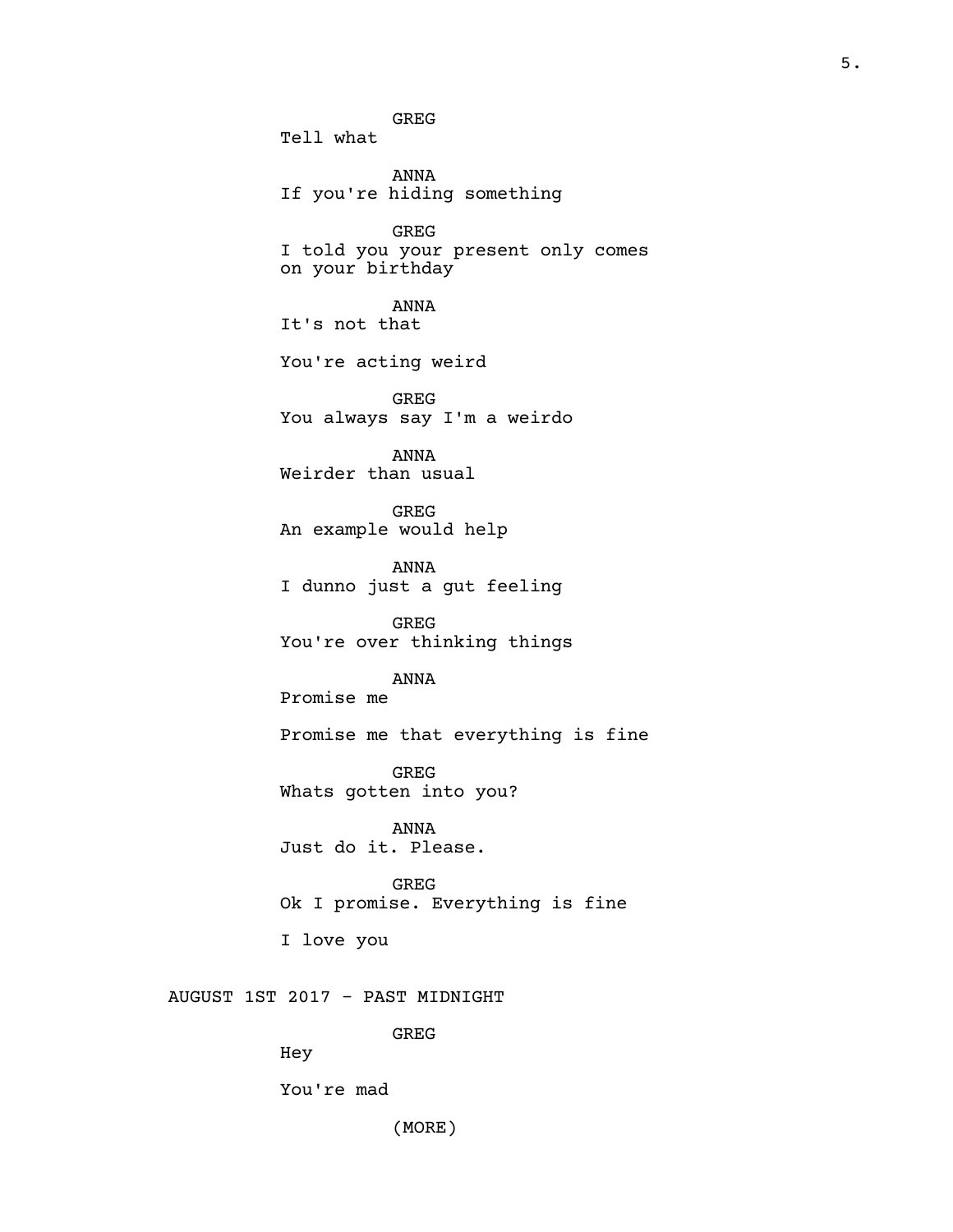I can tell

You dont just storm out the house without saying anything

ANNA

Tell me

GREG

Tell what

ANNA I want you to tell me why do you think im mad

GREG

Tell what?!?

Anna texts a CORRUPTED IMAGE. It shows a black static image with a tool icon centered on it. When tapped, the RESTORE TOOL is opened, showing a tile puzzle made of pieces of an image.

When the puzzle is completed it reveals a photo of Anna holding Greg's phone open on an image of a handwritten note: FARIS & KANE ext. 0405 YOLANDA <3 XOXO

Anna sends a CORRUPTED MESSAGE. When tapped, the RESTORE TOOL is opened, and shows a puzzle where words of a sentence need to be put back in their original order.

> ANNA (When corrupted message is solved) Who the hell is Yolanda?

GREG You looked through my phone?

ANNA I knew something was up

You could've fucking told me.

How long were you going to wait?

GREG

Fuck

I made a mistake

I can explain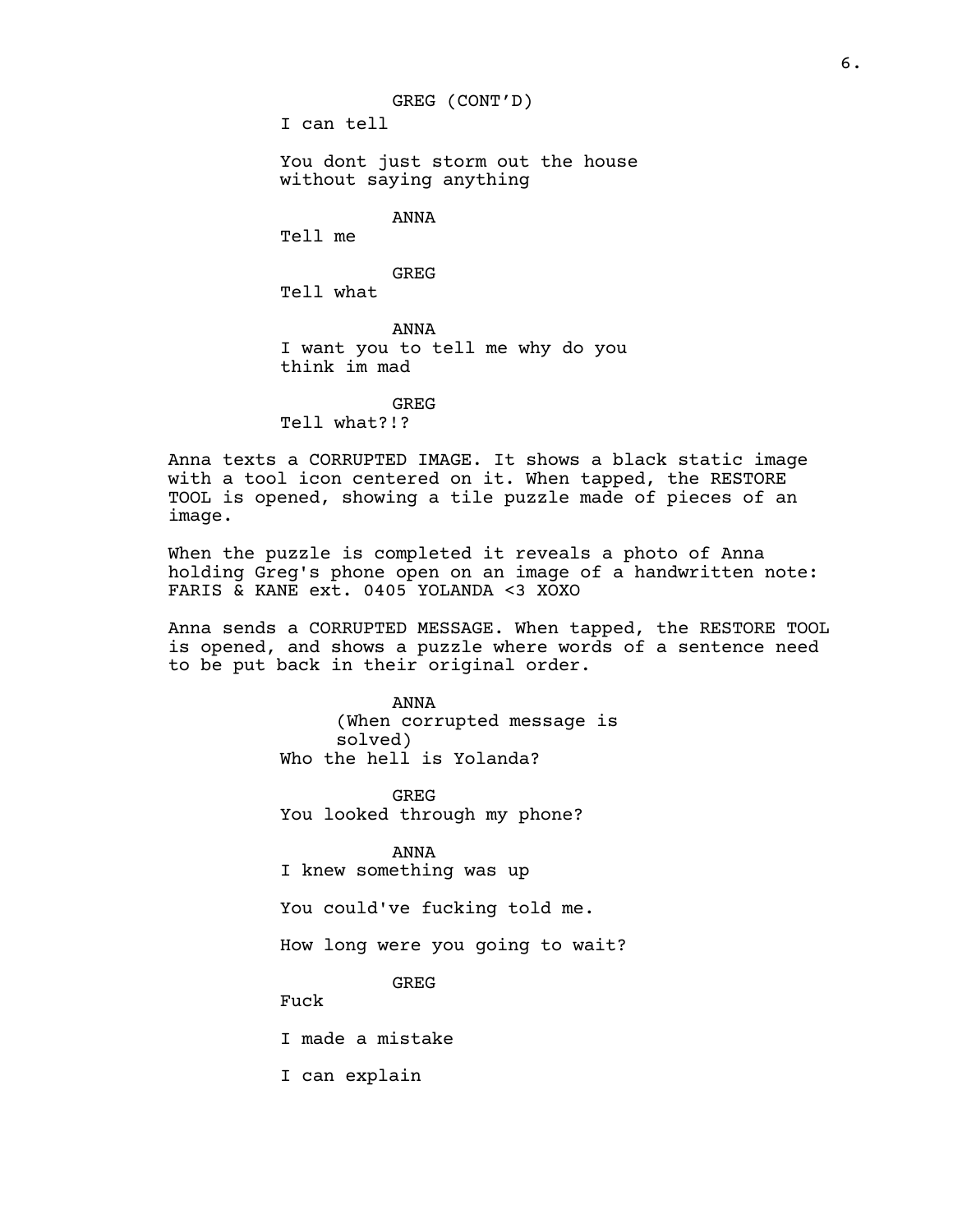ANNA

Please do

GREG She was the client I need for last months target We met a few times after work Shes presistent I made a mistake I own that but everything after that Was not me

ANNA Bullshit.

GREG

Anna

Anna sends a CORRUPTED IMAGE. When solved through the RESTORE TOOL it reveals an image of Greg's phone open on an image of a pregnancy test showing one line for a result of not pregnant. A Snapchat-like caption over it reads "its inconclusive. Have to try again tomorrow".

Anna sends a CORRUPTED MESSAGE.

ANNA (when puzzle solved) You cheated on me and almost got her pregnant!

This is unreal

GREG I told you I'm not allowed to just get rid of clients

ANNA (through voice message) You're not allowed to fuck clients either.

GREG She was the last close I needed!

I know it's hard to believe